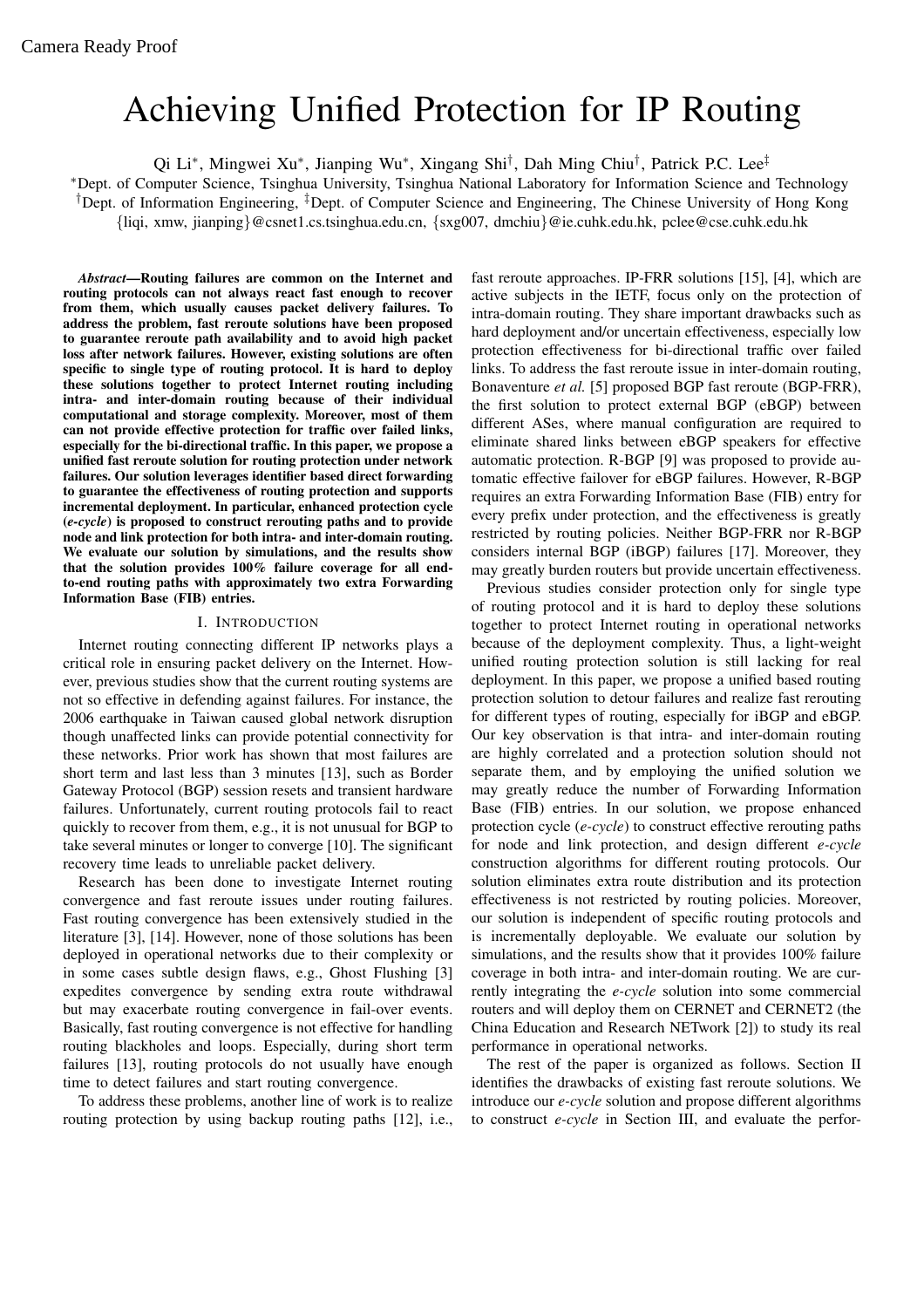

Fig. 1. Fast Reroute to network failure

mance of our solution in Section IV. We conclude this paper in Section V.

## II. PROBLEMS IN EXISTING FAST REROUTE SOLUTIONS

Several fast reroute solutions are proposed to forward packets along an alternate path under network failures, and then to provide routing protection and improve routing performance [15], [6]. However, most solutions can not provide assured protection effectiveness and is not deployed in practice due to computational complexity. Among them, Not-via provides the best performance of failure coverage among various IP fast reroute (IP-FRR) solutions in intra-domain routing [6], [7]. The node protection scheme is recommended to detour failures and reduce the computational complexity [6], but special consideration is required for some corner cases. For instance, as shown in Figure 1, packets at R7 are forwarded towards R1. If link R1-R5 fails and node protection for R1 will be activated to protect the link, R5 will encapsulate the packets with a new IP header, using a special not-via address as the destination address, such that these packets will **not** be routed **via** R1. Unfortunately, if the original destination of these packets is R1, it is impossible to find a rerouting path to R1 not via R1 by node protection. The problem can be solved by applying the link protection scheme. That is, we can use not-via address to forward the packets **not via** link R1-R5. This would provide more effective protection at the cost of quadratic number of additional not-via addresses. Thus, it is obvious that it will introduce more overheads to compute and store extra FIB entries for all Not-via addresses.

Besides the above issues, intra-domain routing failure may trigger re-computation of inter-domain routing. For example, in the example above, If the protection for link R1-R5 fails, iBGP control messages between R1 and R7 will be dropped and the BGP session will be broken. Thus, all border routers in AS 1 will select AS 2 instead of AS 3 as the next hop to the destination, and all descendants ASes of AS 1 will recompute their routes to the destination. Although several approaches have been proposed to address BGP protection, they focus on eBGP protection only and are unable to protect such iBGP failures. Bonaventure *et al.* propose an automatic solution (BGP-FRR) specific for external BGP (eBGP) protection, and provide different protection strategies for different multi-homing stub networks [5]. Kushman *et al.* propose an improved BGP, R-BGP [9], in which several failover paths are pre-computed and stored in BGP RIBs, and failover paths will take effect if failures are detected. R-BGP requires adding a FIB entry for every protected prefix in each router. These



Fig. 2. Virtual cycles to recover from network failure

BGP protection solutions can not provide failure detour for iBGP failures even though they introduce considerable computational and management overhead. If we consider protecting both intra- and inter-domain routing using these solutions, quadratic number of extra FIB entries may be required.

Virtual protection cycle (*p-cycle*) [16], [18] provides a practical and lightweight solution for routing protection, and it is firstly designed for failure recovery in SONET and WDM. In the *p-cycle* solution, minimal candidate virtual cycles are constructed to provide fast reroute for node and link failure recovery [18]. Thus, *p-cycle* only requires very few forwarding entries for efficient routing protection. Figure 2 depicts the principle of *p-cycle* for node and link protection. A *p-cycle* is pre-configured as a closed cycle (R1-R5-R3-R6-R7-R4- R2) which protects both on-cycle and straddling (off-cycle) failures [18]. Upon failure of link R1-R5, *p-cycle* offers protection by the route on part of the remainder cycle (R5- R3-R6-R7-R4-R2-R1). The advantages of *p-cycle* is that it provides protection for all nodes and links with a few extra FIB entries and flexibly handles multiple failures [16]. *P-cycle* would require no more than 2*d* additional FIB entries at each router for one type of routing protocol, where *d* is the number of neighboring routers to which it has direct links. This is a very small overhead compared to the typical number of FIB entries in other routing protection solutions [6].

However, *p-cycle* has some drawbacks. The length of a rerouting path in the original *p-cycle* solution is greatly enlarged under failures, packets have to go through the whole remainder of the cycle and then be forwarded based on normal routes. For example, in Figure 2, *p-cycle* detours packets along the whole remainder of the cycle (R5-R3-R6-R7-R4-R2-R1) to offer protection from the failure of R1-R5. However, different from nodes in WDM and SONET, routers within an AS have the entire intra-domain topology and packets should not be forwarded along such a long detour, e.g., R3 should be able to forward packets directly to R1 on behalf of R5. Although Stamatelakis *et al.* adopted *p-cycle* in IP networks [16], their adoption is not a realistic one because it requires calculating the cost of every packet to destinations during packet forwarding. Furthermore, *p-cycle* requires configuring cycles on all nodes on the cycle. Thus, it is much more complex and harder to deploy a single *p-cycle* with the same *p-cycle* identifier on routers in different ASes operated by different ISPs.

### III. E-CYCLE: ENHANCED PROTECTION CYCLE FOR ROUTING PROTECTION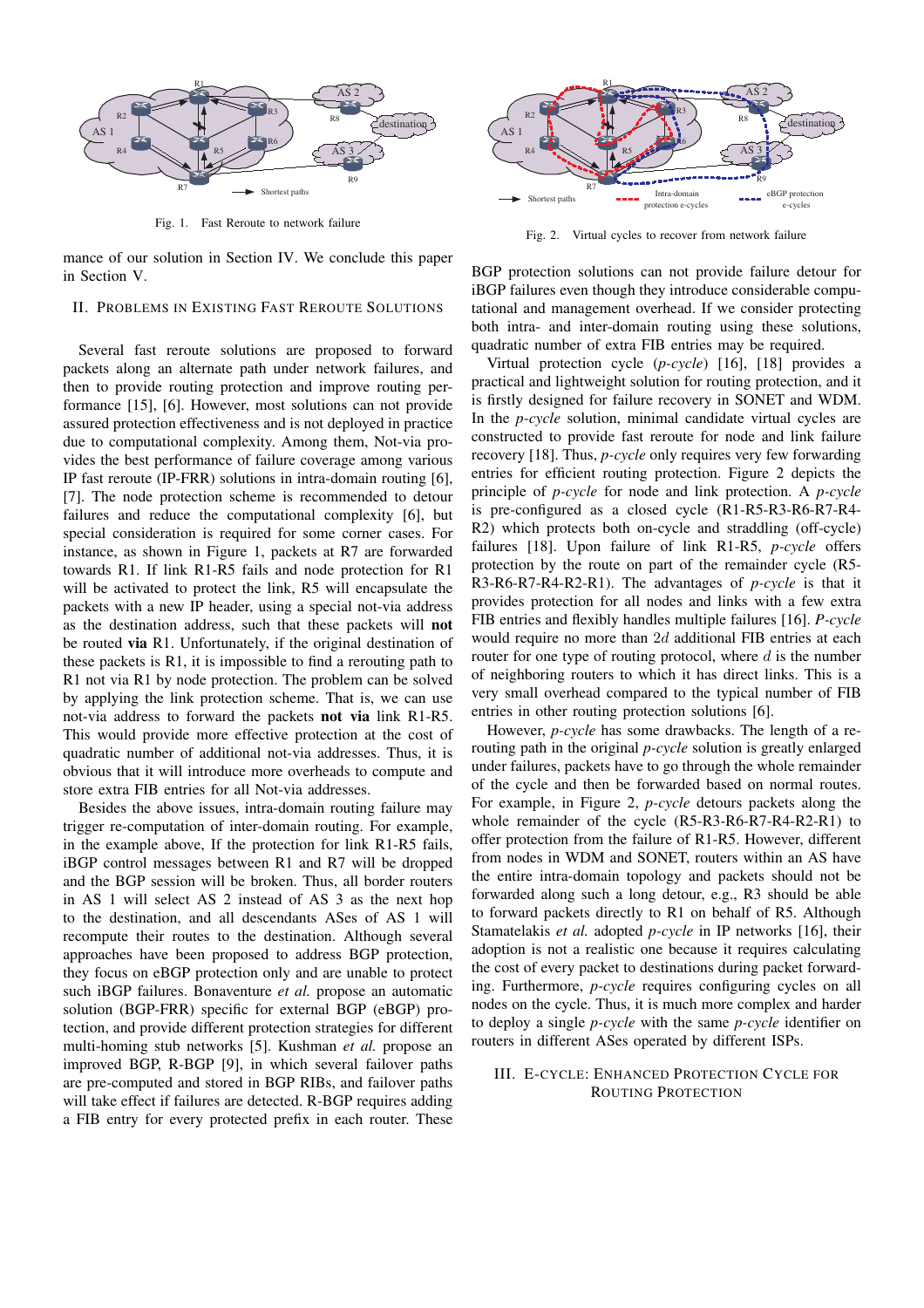# *A. Overview of E-cycle*

Different from traditional auto-discovery protection solutions which introduce much more complexity in routing protocols [5], [6], [9], enhanced protection cycle (*e-cycle*) provides efficient pre-configured routing paths to realize fast rerouting. Similar to *p-cycle* [16], *e-cycle* leverages virtual cycles to construct rerouting paths and uses different identifiers (*ecycle IDs*) to identify these paths, thus provides protection for all nodes and links. The difference is that, since every router has routes to destinations, *e-cycle* does not detour packets along an entire virtual cycle as in *p-cycle*, but tries to find an earlier decapsulation point after which packets are again forwarded along normal routes. To achieve this, *e-cycle* introduces two components, namely, protection initiators (PIs) and protection terminators (PTs). Protection initiators (PIs) are routers who detect failures and then activate protection paths to forward packets, and protection terminators (PTs) are routers who terminate protection paths and continue normal packet forwarding. Once an *e-cycle* is constructed, we need to select a PT for every PI in the cycle<sup>1</sup> and *e-cycle ID* based forwarding is only applied along the partial cycle between PI and PT.

When PI detects a failure, it starts to forward affected packets along the *e-cycle* towards PT. Since we want to bring as little overhead as possible to routers, the *e-cycle* ID is used as a label for direct forwarding. PI can simply implement this by encapsulating packets with a new IP header using IP encapsulation (e.g., L2TP [11]) to keep backward compatibility. The new packet header contains an *e-cycle* ID field which specify the unique identifier of the *e-cycle* used for fast forwarding, and a hop count field which specifies the hop count between PI and PT. The hop count indicates the lifetime of the packet in the *e-cycle*, and will decrease by one when that packet is forwarded by a router. If the hop count equals to zero, the packet will be removed from the *e-cycle* by PT and the original packet will be forwarded along a normal route to its destination.

Considering the same failure example in Figure 1 and assuming R5 as PI, we can choose R3 as the PT for R5 because the route to R1 in R3 will not pass though R5. R3 removes the *e-cycle* header and forwards it normally, and the length of the rerouting path in *e-cycle* is only 2. Thus, we can achieve an effective lightweight protection for intra-domain routing and further provide connectivity between iBGP speakers. To provide protection for eBGP, *e-cycle* does not require all nodes in the cycle to understand *e-cycle* and to be configured with the same *e-cycle ID*. As shown in Figure 1, assuming AS2 and AS3 are two provider ASes of AS1, and a virtual cycle  $(R1-R3-R6-R7-R9 \Box$ -R8) ( $\Box$  denotes a sequence of traversed routers in which we do not need to configure *e-cycle* for eBGP protection) has been constructed. When link R1-R8 fails, R1 will detour packets along R3-R6-R7 to R9 and R9 definitely has routes to destinations.

There are several types of failures that *e-cycle* must handle. For link failures, the failed link may or may not lie on the pre-configured *e-cycle*, and for node failures, the adjacent router may or may not lie on the same *e-cycle* as the failed one. *E-cycle* can handle all these conditions by detouring packets to PT as long as an *e-cycle* is pre-configured on PI. Thus, *e-cycle* provides much better efficiency by realizing a unified protection for both node and link failures. Since the construction algorithm, especially the selection of PT, will play a critical role in forwarding packets to the original destinations successfully, and intra- and inter-domain routing protocols have different forwarding features, we should construct different *e-cycles* for them. In the following subsections, we will discuss how to construct *e-cycles* to protect different types of routing protocols.

## *B. Intra-Domain Routing/iBGP Protection*

Since iBGP relies on intra-domain routing, if we can guarantee intra-domain routing protection, iBGP link failures can be eliminated.<sup>2</sup> So next we only discuss *e-cycle* construction for intra-domain routing. Virtual cycle construction in IP networks is well studied in the literature [16], [18], and then we use the same construction algorithm as p-cycle to construct virtual cycles and focus on PT selection in these cycle paths here. The outline of PT selection is shown in Algorithm 1, which, based on the intra-domain topology, returns a set *C*, and each member *c* of *C* is a virtual cycle composed of the set of routers  $V_c$  in the cycle and the corresponding set of PTs *Sc*. First, we construct candidate virtual cycles using existing algorithms [16], [18](step 1). Then for each cycle *c*, we choose a PT for each router  $R_i^c$  on *c* (step 4-19). Note that *c* is unidirectional, and the nodes in  $V_c$  are ordered (in a cycle) as  $[R_1^c, ..., R_{i-1}^c, R_i^c, R_{i+1}^c, ..., R_m^c]$  such that when starting from  $R_i^c$  to traverse along the cycle,  $R_{i+1}^c$  is the next node to be encountered and  $R_{i-1}^c$  is the last one. If in the shortest path tree (SPT) rooted at  $\overline{R}_i^c$ ,  $SPT\_Desc(\overline{R}_i^c)$  returns the descendants of the subtree under the failed link (or failed node), we try to find a router  $R_x^c$  in the cycle  $c$ , such that the shortest path from  $R_x^c$  to any router  $R_y$  in  $SPT\_Desc(R_i^c)$  does not pass  $R_i^c$ . That is, if  $\mathbb{R}_i^c$  use  $\mathbb{R}_x^c$  to detour the failed link and forward packets to its descendent routers,  $R_x^c$  will never send them back to  $R_i^c$ since the cost from  $\mathbb{R}_x^c$  to  $\mathbb{R}_y$  should be less than that from  $R_i^c$  to  $R_y$ . If such a router is found, we can directly set  $R_x^c$  as the PT of  $\mathbb{R}^c_i$  in the cycle *c* (step 5-16). Otherwise, the router  $R_{i+1}^c$  next to  $R_i^c$  along the cycle *c* will be chosen as PT (step 17-19).

Figure 3 shows an intra-domain topology where the link weights are all set to 10, except that the weight of R5-R3 is 11. We assume that two virtual cycles indicated by the doted cycles are already constructed for these routers, and we need to choose a PT for each router in each cycle. For example, in Figure 3, we choose R3 as the PT for R5 in the directed cycle (R5-R4-R3-R2-R1) because the shortest paths from R3 to R5's SPT descendant nodes under the failed link R5-R1, such as R1, R2, R6 and R8, will not pass R5. However, R4 can not be used

<sup>&</sup>lt;sup>1</sup>In eBGP protection, not every node is required to act as PI. We will explain it in more details in a later subsection.

<sup>2</sup>Protection for an iBGP node is more complex because the node may be the only one egress point within an AS, and intra-domain protection can not successfully provide failure recovery. We will discuss this in a separated paper.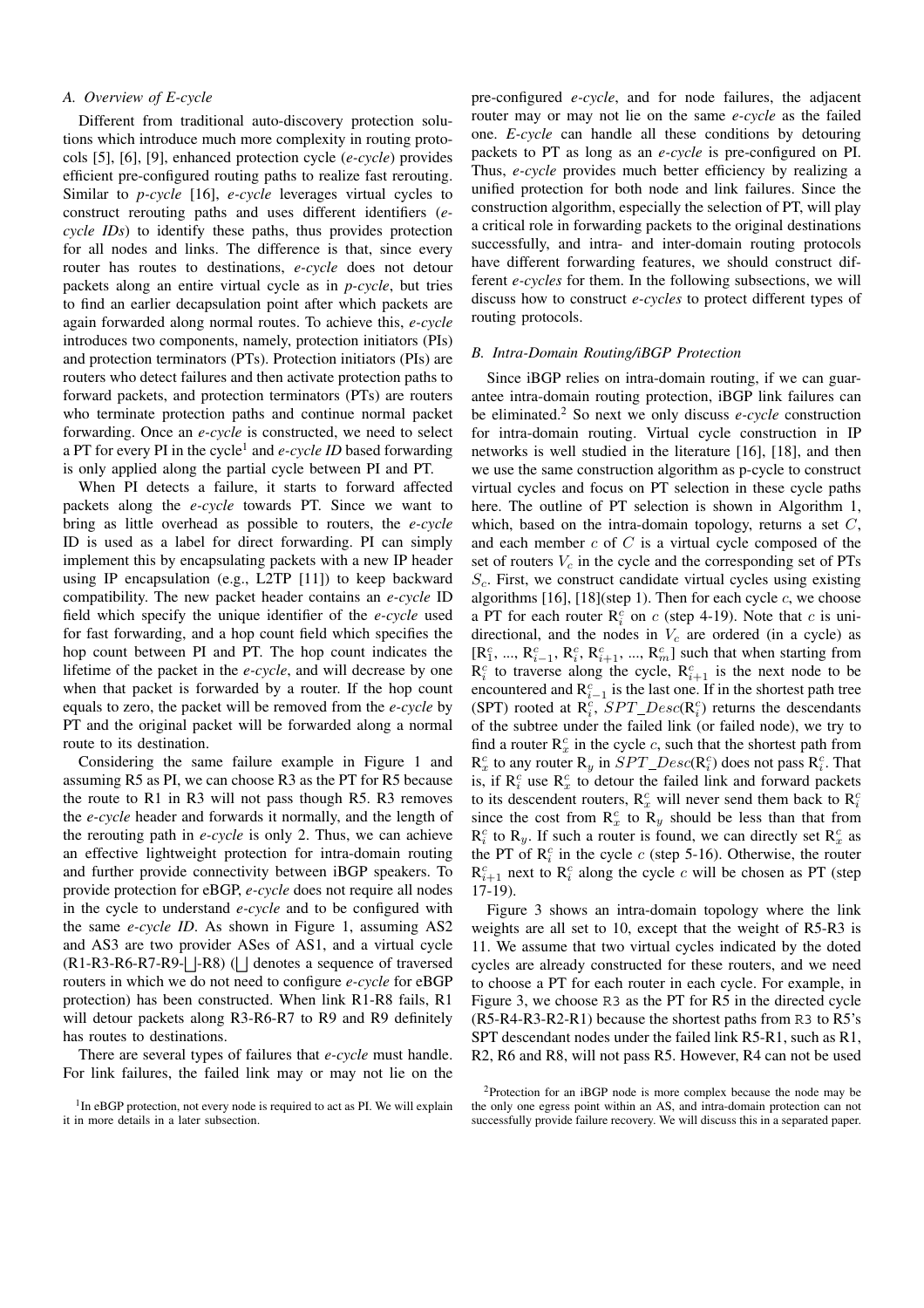#### **Algorithm 1** Intra-domain *E-cycle* Construction



Fig. 3. *E-cycles* in intra-domain routing protection

as R5's PT since the shortest path from R4 to R1 is R4-R5- R1. For illustration, the shortest path tree rooted at R5 before and after the failure of link R1-R5 are depicted in Figure 4(a) and Figure 4(b), respectively. Once a PT is chosen, we need to distribute the alternative forwarding entries to the routers on this cycle for identifying this  $e$ -cycle address<sup>3</sup>. Figure 3 shows that we construct two *e-cycles* for eight routers in the AS. If any router detects a failure, it can launch the protection with a specific PT in the cycle. For example, in Figure 3, we assume that links R1-R5 and R2-R6 fail. R5 acting as the PI activates the protection path to R3 once it detects the failure on R1-R5, and R2 activates the protection path to R7 once it detects the failure on R2-R6. In this way, traffic for R6 will go through R5, R4, R3, R2, R3 and R7, and finally be forwarded to R6 using normal route by R7.

#### *C. eBGP Protection*

External BGP (eBGP) protection is different from intradomain routing protection because eBGP routers do not have



Fig. 4. The change of shortest path tree before/after network failure

rich mesh-like connections with each other, and routes taken by different ASes are restricted by BGP policies. So, *e-cycle* construction proposed for intra-domain routing protection, which is based on shortest path, can not be directly applied for eBGP protection. Figure 5 shows an customer AS, AS*x*, can have two types of connections to its provider ASes  $\frac{4}{3}$ One is that it is multi-connected by parallel links to the same AS,  $AS_y$ , as in Figure 5(a), and the other is that it is multiconnected to different ASes,  $AS_y$  and  $AS_z$ , as in Figure 5(b). We construct *e-cycles* for eBGP protection based on these two connection features.

To effectively protect an eBGP link  $l_i$  connecting  $AS_x$  and its provider AS*y*, the *e-cycle* algorithm needs to consider different cases. First, we try to find a parallel link connecting  $AS_x$  to the same provider  $AS_y$ . If no such a parallel link can be found, we need to choose an eBGP link connecting  $AS_x$  to a third party provider  $AS_z$ . Note that the chosen link  $l_j$  should not share the same Shared Risk Link Group (SRLG) with *l<sup>i</sup>* or any hidden AS between  $AS_x$  and  $AS_y$ , and should have a larger link capacity than the load of *li*. Otherwise, we need to select another eBGP link. After that, the major part (the two links  $l_i$  and  $l_j$ ) of an *e-cycle* is determined. Then, we need to choose different PTs in the *e-cycle*.

Different from intra-domain *e-cycle* construction, we can not select PT based on costs but need a specific rule: to protect an eBGP link  $l_i$ , both BGP speakers on  $l_i$  should act as PI, and the PT for such a PI is the BGP speaker on link  $l_j$  in the other AS. Further, we need to put the traversed routers between  $l_i$  and  $l_j$  in  $AS_x$  in the *e-cycle*. Since the provider AS  $(AS<sub>y</sub>$  or  $AS<sub>z</sub>)$  knows how to forward packet to  $AS<sub>x</sub>$ , for easy deployment (e.g., to reduce the deployment complexity and protect ISP's privacy), we do not fully specify the sequence of routers in the cycle connecting  $l_i$  and  $l_j$  outside AS<sub>x</sub>. Once the two PTs in *e-cycle* are chosen, we need to add two entries in the alternate forwarding table of routers in the cycle for identifying this *e-cycle*. Note that in *e-cycles* for eBGP protection, we only need to configure PTs for BGP speakers because other routers are protected by intra-domain protection. In this way, our proposed eBGP protection realizes eBGP protection with configuration involving at most three ASes. The algorithm is simple, and we do not present it here due to the page limitations.

Figure 5 shows an example of eBGP protection. If there are parallel links between two ASes which do not share SGLR and

<sup>&</sup>lt;sup>3</sup>The entry distribution can be performed by manual configuration or an automatic mechanism, such as Label distribution protocol (LDP) as in Notvia [6].

<sup>&</sup>lt;sup>4</sup>In eBGP protection, we assume that  $AS_x$  considers to protect an eBGP link to  $AS_y$  only if there is at least a second link between these two ASes, directly or indirectly [5].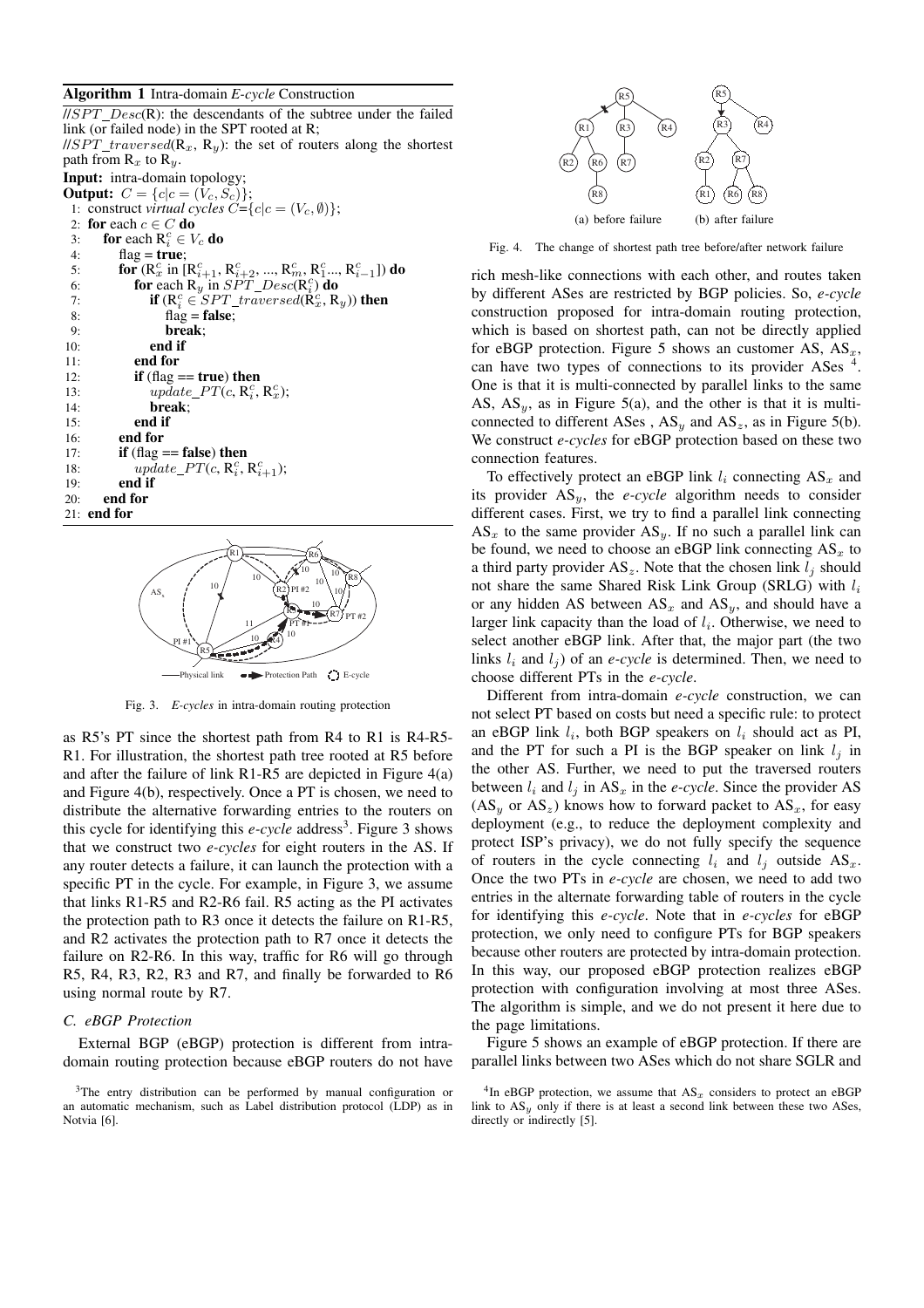

Fig. 5. *E-cycles* in inter-domain routing protection

hidden AS, as shown in Figure 5(a), we can directly build *ecycle*. For example, R1, R2, R3, R4 form an *e-cycle* to protect the eBGP link R2-R4, R2 and R4 act as PI, and R3 and R1 act as PT, respectively. It is simpler than the case when no parallel links can be found between two ASes and next we focus on analyzing this latter case. As Figure 5(b) shows, to protect link R2-R3, we select  $AS_z$  as the third provider AS, and we assume that link R4-R1 and R2-R3 do not share the same SRLG and any hidden AS, and the provider AS, AS*z*, has a larger capacity to the Internet than the link load of R2-R3. Thus, we can build the protection path  $R2 \rightarrow R1 \rightarrow R4 \rightarrow \Box R3$ . Once link failure between R2 and R3 is detected, router R2 acting as PI activates the protection path to router R4 (PT). PT will take responsibility to forward packets by normal routes. Similar to intra-domain routing protection, we need to protect reverse traffic over failed links. Remote ASes may not know the link failure immediately. For example, traffic whose destination is  $AS_x$  will reach  $AS_y$  eventually based on the routes learned from BGP but will fail to get to  $AS_x$  after link R2-R3 fails. At present, most solutions do not consider this problem [9]. Fortunately, our solution solves this problem by activating the second protection path,  $R3 \rightarrow \Box R4 \rightarrow R1$ . In this context, R3 acting as the second PI (with the corresponding PT R1) can launch the second protection path. In order to protect the eBGP link R1-R4, similar protection paths can be built.

#### IV. PERFORMANCE EVALUATION

To evaluate our proposed solution, we implemented a simulator that is able to simulate both intra- and inter-domain routing protocols. Especially, the simulator considers BGP policy, so that it can accurately evaluate the performance of eBGP protection. Our simulator simulates how a router would protect all end-to-end routing paths with different solutions including traditional IP-FRR [7] (including loopfree alternate (LFA), U-Turn Alternates (UTurns), Tunnels and Not-Via), BGP-FRR [5], and RBGP [9]. For each link in an end-to-end routing path, if no protection path is found, the simulator determines that the protection solution fails and can not provide protection for this failure. To evaluate protection performance with different routing protocols, we use some real ISP topologies, including the Abilene topology [1] and a simplified topology of the Asia-Pacific research networks [8]. The Abilene topology, as shown in Figure 6(a), is composed of 11 routers and 14 (28 directed) links. The intra-domain routing weight of each link is set according to the link delay. The Asia-Pacific research networks are composed of different ASes connected to EU and US [8], as shown in Figure 6(b). The routing policies are obtained from APAN NOC [8] and

CERNET NOC [2]. Since we can not obtain detailed transit policies between different ASes in the Asia-Pacific networks, for simplicity, we only evaluate the performance with regard to reachability to EU, US, APAN and TEIN2.



#### Fig. 6. Typical network topologies

Although *failure coverage* was frequently used to evaluate routing protection performance in the literature [7], it does not consider whether failed links are indeed used for traffic forwarding. For example, there may exist some links which are not used for traffic forwarding due to BGP policies, and then the metric can not accurately describe provisions of *end-to-end routing paths* under failures because failures on these link will not impact real traffic forwarding. We consider an alternate definition that more accurately captures the reachability of a node to the destination as follows:

*Definition 1: Valid failure coverage* is the average success rate of routing protection for every *end-to-end routing path*.

Note that valid failure coverage can measure uni- and bidirectional traffic between every end-to-end routing path.

First, we study traffic forwarding in two directions between every end-to-end routing path in intra-domain routing. The *ecycle* configuration for clockwise traffic in Abilene is shown in Table I. Figure 7 illustrates the *valid failure coverage* of intradomain routing protection of different protection solutions. Our simulation shows that our solution achieves 100% valid failure coverage for both uni- and bi-directional traffic. However, except Not-via, most existing solutions get a relatively low failure coverage, among which UTurns obtains the highest failure coverage of 84.48% and 68.97% for uni- and bidirectional protection, respectively. Although Not-via achieves 100% failure coverage, it requires dozens of extra FIB entries, while our solution only requires at most four extra entries. Thus, these solutions can not provide effective and efficient protection for failures.

We also evaluate the failure coverage of eBGP protection in the Asia-Pacific networks by simulating the failure caused by the Taiwan earthquake in 2006 [8]. Figure 8 shows the results of different protection solutions. R-BGP achieves only 5% failure coverage for both uni- and bi-direction traffic because